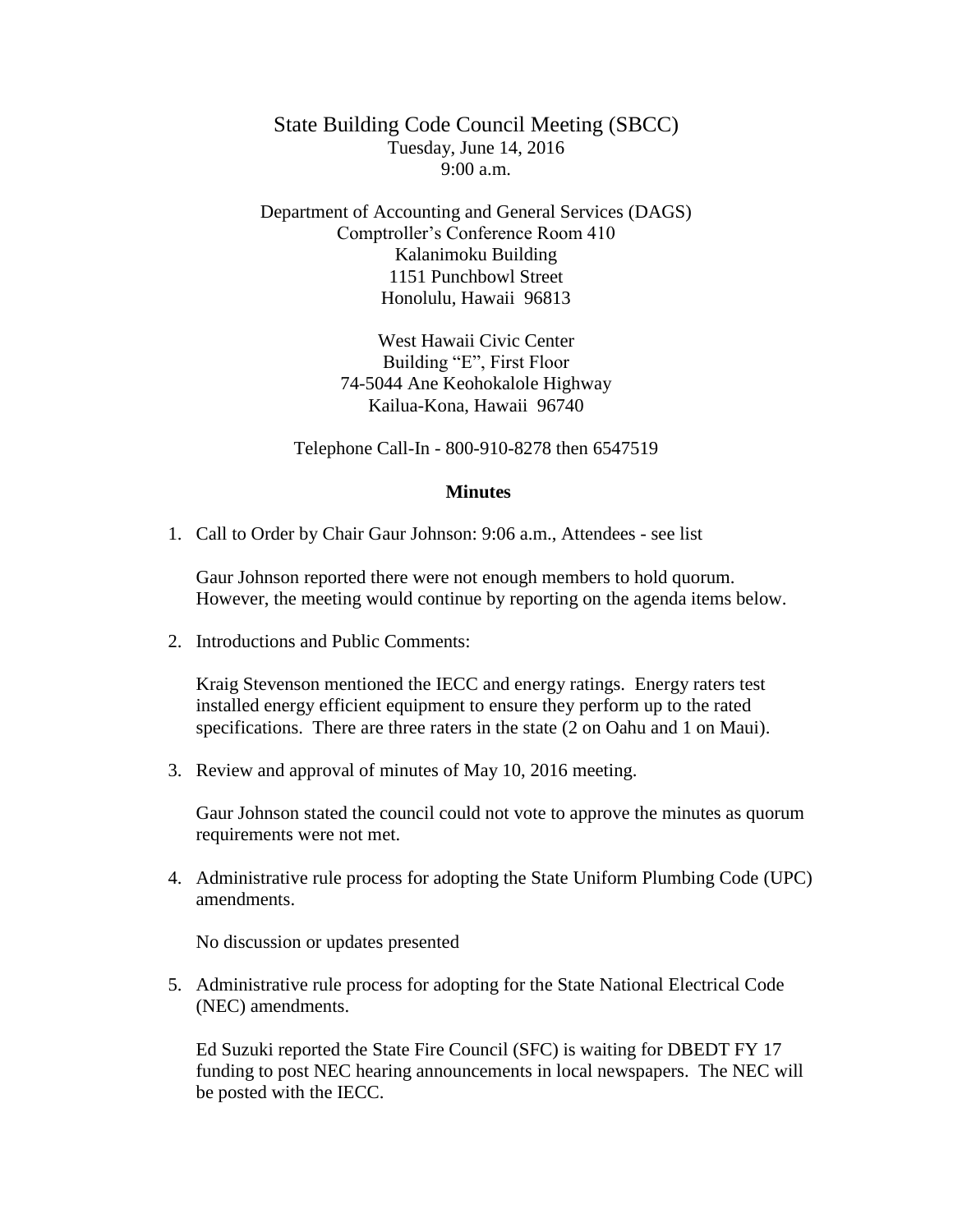6. Administrative rule process for adopting for the State International Building Code (IBC) and the International Residential Code (IRC).

Gaur Johnson recommended Chapter 3-180 be repealed and Chapter 3-181 be adopted. This will be sent to Kerry at DAGS and then on to LRB for review.

7. 2015 IECC, 2012 UPC and 2014 NEC public hearings.

Howard Wiig reported they were waiting for the DBEDT funding to post newspaper announcements of a hearing using the SFC hearing format. Hard copies of the codes would be available on each island.

8. Discussion of Future Administration Support

No discussion or updates presented

9. Discussion of 2016 Legislation

No discussion or updates presented

10. Alternative Materials and Methods

Gaur Johnson distributed a handout on alternative materials and methods presented in the IBC. He recommended county building departments look at this as they will be required to rule on alternate materials and methods in building construction as there is potential for differences in how engineers and county building officials interpret alternate materials and methods in building construction. The result would be delays in implementing new technologies that could possibly reduce construction costs. The committee also sees problems with equivalencies between new and accepted products/practices resulting in liability issues. Jim Reinhardt recommended the handout be send out to the county building departments.

- 11. Updates from the investigative committees:
	- a. Investigative committee for structural provisions for the 2012 International Building Code (IBC) and International Residential Code (IRC) - No discussion or updates presented.
	- b. Investigative committee for the non-structural 2012 provisions of IBC & IRC. Jim Reinhardt – No discussion or updates presented.
	- c. Investigative committee for the International Energy Conservation Code (IECC). Howard Wiig reported he presented a lighting control seminar on June 13, 2016.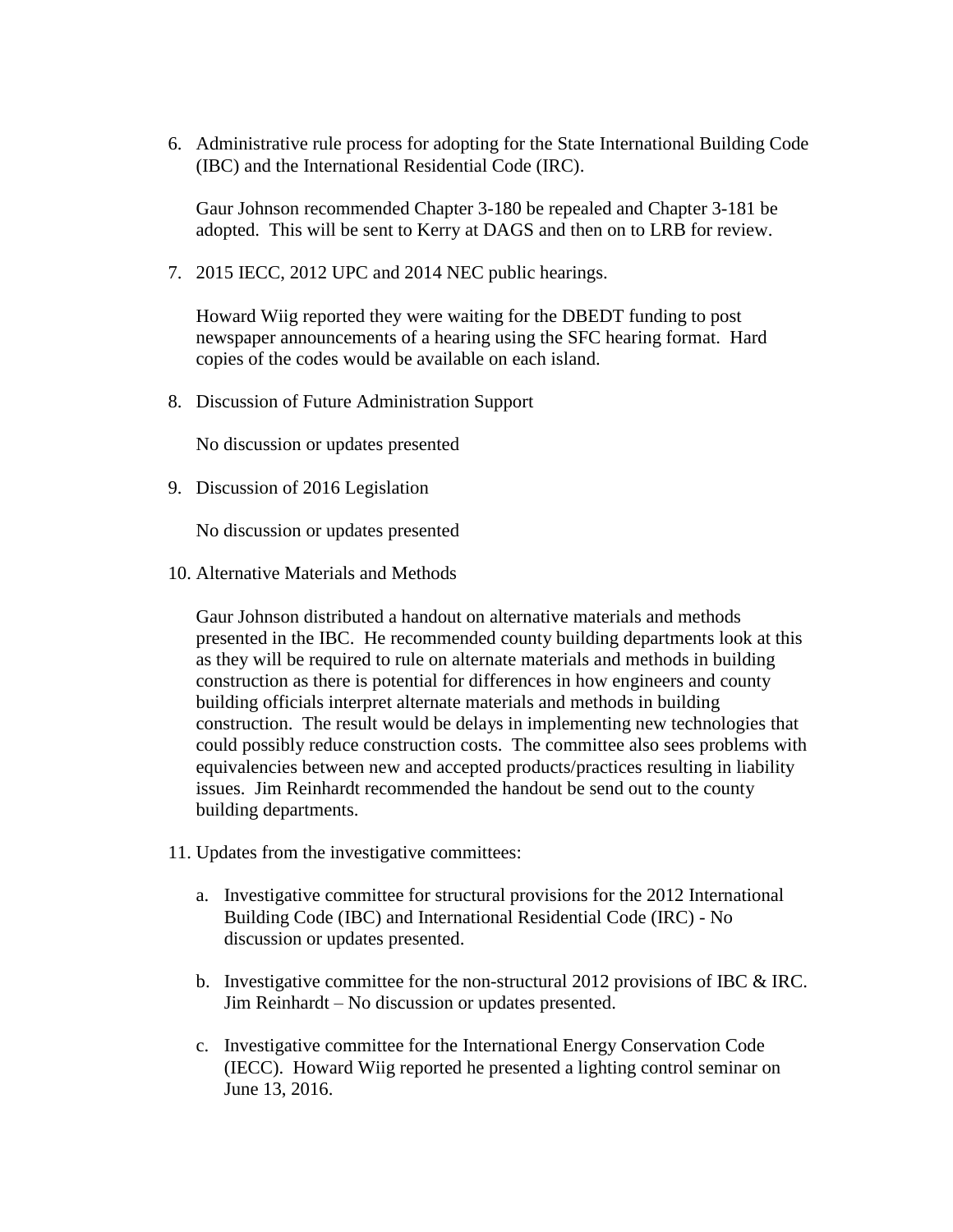- d. Investigative committee for the Uniformed Plumbing Code (UPC)
- e. Investigative committee for the Mechanical Code No discussion or updates presented.
- f. Investigative committee for the Green Code Brent Tokita had no updates.
- g. Investigative committee for the State Fire Code Ed Suzuki reported the SFC fire prevention committee met on May 17 and 18 to review the 2015 NFPA - Fire Code. The committee reviewed up to Chapter 60 and will meet again on July 6 and 7 to, hopefully, complete review of the entire code.
- h. Investigative committee on communication and training Howard Wiig reported the ICC IECC training performed in 2015 will be online as webinars and fact sheets.
- i. Investigative committee for SBCC membership with the International Code Council – Gaur Johnson reported ICC will accept SBCC membership and requested interested SBCC voting members let him know if they would like to become members.
- 12. Update on county and state adoption of building codes

Kauai will be the first county to adopt the 2015 IECC on July 17, 2016. Gaur Johnson will provide spreadsheet to the attendees regarding each groups current working code, and progress in adopting current codes. Spreadsheet may also be found at the SEOH website.

Kraig Stevenson reported the 2018 codes would be available for review in May 2017.

13. Discussion of possible agenda item(s) for next Council meeting.

Gaur Johnson would like to discuss the code development process for the SBCC.

14. Announcements

Howard Wiig announced there would be an energy committee meeting after the SBCC meeting. Two Honsador representatives would be present to discuss reflective roofing as an alternate insulating product.

Stella Kam suggested that members should inform the Chair in advance of scheduled meetings if they will not be attending the Council meeting so that we can determine whether there is a quorum and whether we need to cancel the meeting.